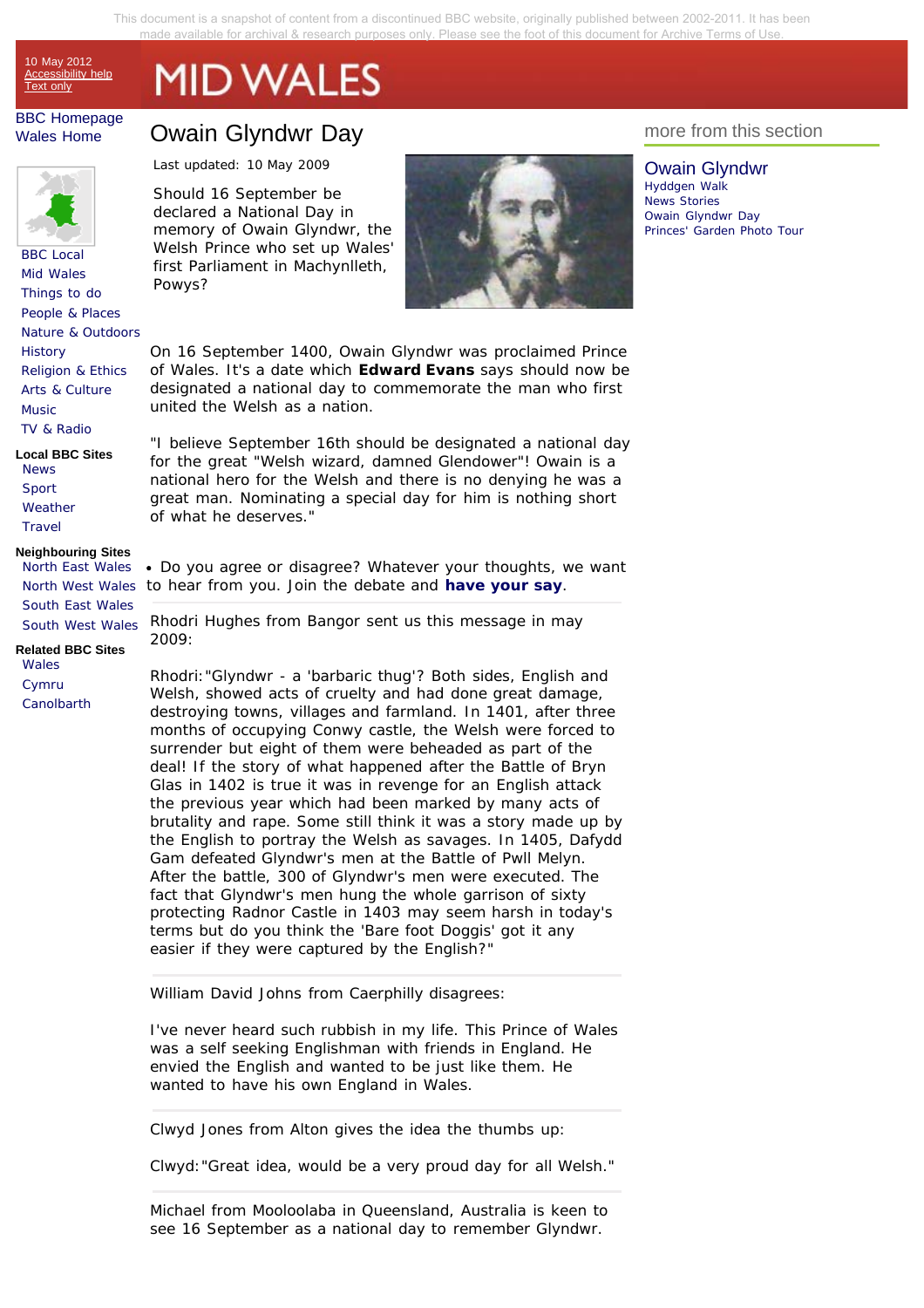Michael:"Definitely- just the beginning for retaining the heritage of a proud unconquered nation."

Steve from Swansea made this point in March 2007.

"Owain should not be remembered because he has never been forgotten. 16th sounds good to me. My mother was Scottish my dad Welsh. Guess I'm a rebel."

Dafydd ap Ioan defends Glyndwr from criticisms made by Gaynor and Ben:

"If Owain was a terrorist then so was Nelson Mandela, although come to think of it that's how most English people thought of him anyway, especially Margaret Thatcher. Owain Was 100% Welsh born of an ancient Welsh royal family. He had some education and work in England, that's it! and btw the welsh inhabited this land Before the Celts we are decended from the picts the first civilisation of the british isles."

Gaynor from Llanelli believes Glyndwr was a 'barbaric thug':

"The historical Glyndwr was actually English not Welsh, as a historian who is 100% welsh and who also is proud to be not only Welsh but also born of a celtic nation and yes also proud to be British, I think it is always important to teach our children the complete historical facts that being that Glyndwr " the Welsh prince " was only distantly related to the Welsh princes was in fact English and was a babaric thug who raped and murdered innocent people including innocent Welsh people. Do we really need to fly a flag for this barbarian, yes we can remember him but as he was in history and not as some fairytale thought up by conformist nationalists. Who in their right mind would want their child brought up to look up to such a figure, its like telling children in Romania that Vlad the Impaler is father Christmas. If your proud of Wales, read the true history of your country."

# **Carwyn Roberts from Llanbedr** says Glyndwr should not be forgotten:

"I think it is important to remember Owain. He forms a part of our past which we may never experience again. His belief in an independent Wales fired a nation to do something about it, we should definitely commemorate his life on September 16th. His life is too important to be forgotten, it was our moment in time when we stood up and said 'dim-mwy' 'nomore'. Also I'd like to add that Harlech was Glyndwr's stronghold during his life, and CADW do not fly his flag on the castle on his anniversary. I think this should be changed.

# **Matthew Pryce from Sydney, Australia** emailed these comments in July 2006:

"I think this is a truly wonderful idea! None may deny that Glyndwr was not a great, charismatic leader for the Welsh people. Considering that it was he who first put the idea of their being a 'welsh people' united together as a nation. It is only right that he be celebrated for it with a national day on which to comemorate his glorious acheivements, to mourn the unfortunate end to which he came and to celebrate the Glory and Honour of the man himself and all that he stands for. Let his memory shine as a lantern that might guide and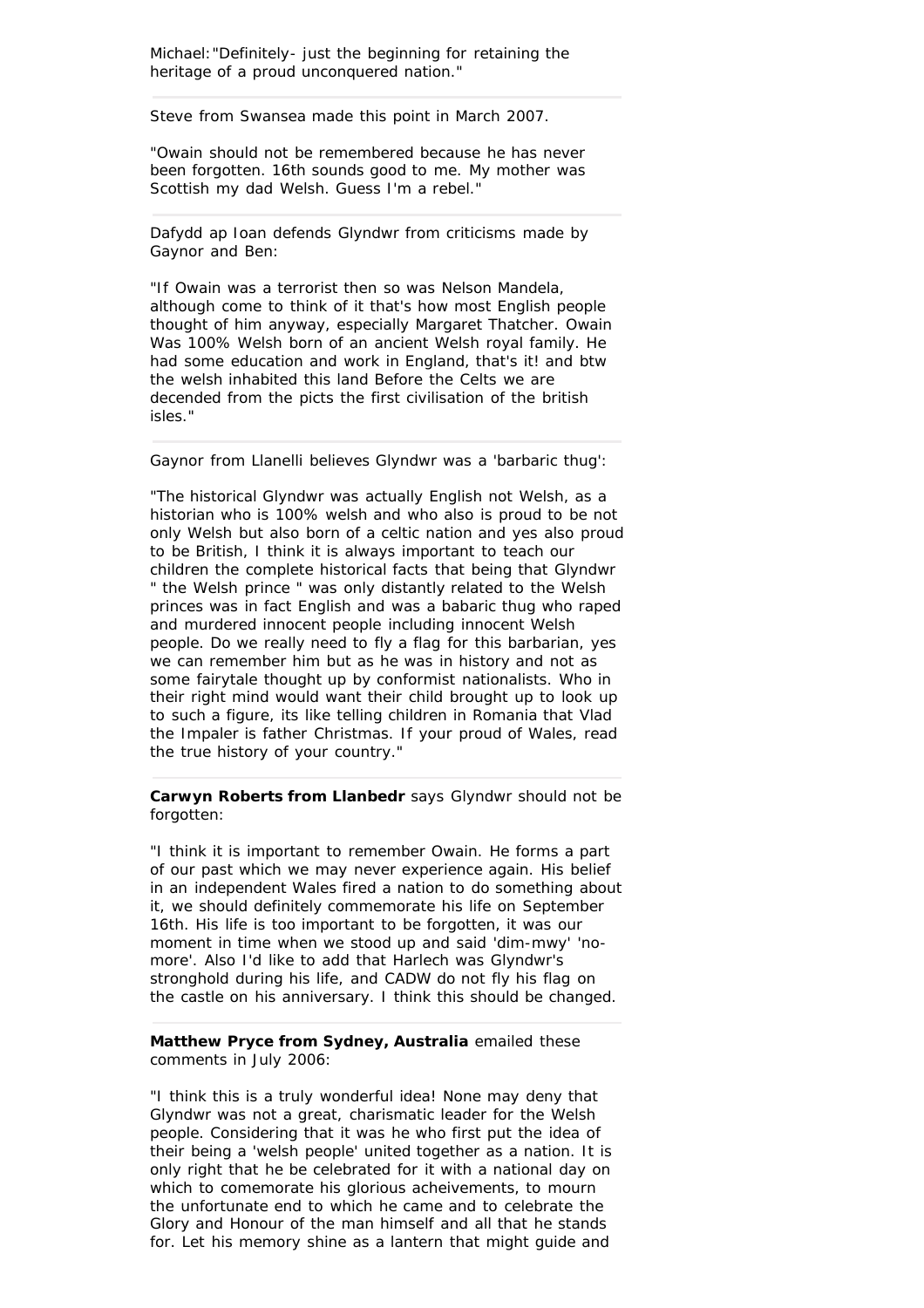inspire not just the Welsh but all who can appreciate what he did!"

**Tylluan from Cwmbran** advocates more than just a designated day:

"We should create a political party based up on the laws of Owain Glyndwr for a democratic vision, that he had for an independent Cymru!"

# **Carl from Cwmbran** says he's a fan of the Glyndwr flag:

"As a Welsh nationalist, I will be flying the banner of Owain Glyndwr on 16th September. I couldn't give two hoots if i've got English neighbours who object to the idea... If it wasn't for this man, Wales wouldn't have its recognition as a nation today. He's done every Welshman proud and I think we owe it to him to celebrate 16th September as HIS day. Good lad Owain!!"

# **Gordon Edwards from Australia** joined the debate in March 2006:

"I have friends who live in Wales who are very desirous of Welsh separation... I don't know if that would be possible but certainly the British Government should be big enough to proclaim a National Day for Wales. I have travelled through Wales on two occasions and it is such a lovely country and I do so much like the Welsh people and their traditions."

**Huw Davies from Llanelli** thinks Glyndwr's historical importance should be acknowledged:

"We should definitley have a Glyndwr day in memory of Owain Glyndwr in acknowledgment of an almost forgotten important part of Welsh history."

**Jordan Curran from Talgarth** is in favour of marking 16 September:

"I think we should definitely have a day to commemorate the great Glyndwr to get a feeling of welsh prde among us. Wales is a rising country and needs its own day."

**Paul Richards from Newport** says Glyndwr wanted the best for Wales and its people:

"Yes I completely agree that September 16 should be remembered for Glyndwr's vision for Wales. A vision to create a united wales with a university and direct links with Europe. He was futuristic in his vision. Revolting against the establishment could be argued about till we are all exhausted from hunger, the fact remains that he wanted the best for Wales and its people. Is there a price to be paid for freedom, as Robert Bruce said they can take our lands but they can't take our freedom. Glyndwr aimed high to achieve freedom, perhaps too high but he must be remembered for his ambitions dreams and visions for the Welsh. Our future generations should be able to speak about him with pride in their hearts. He should be revered for the hope and trust he put in the country and its people."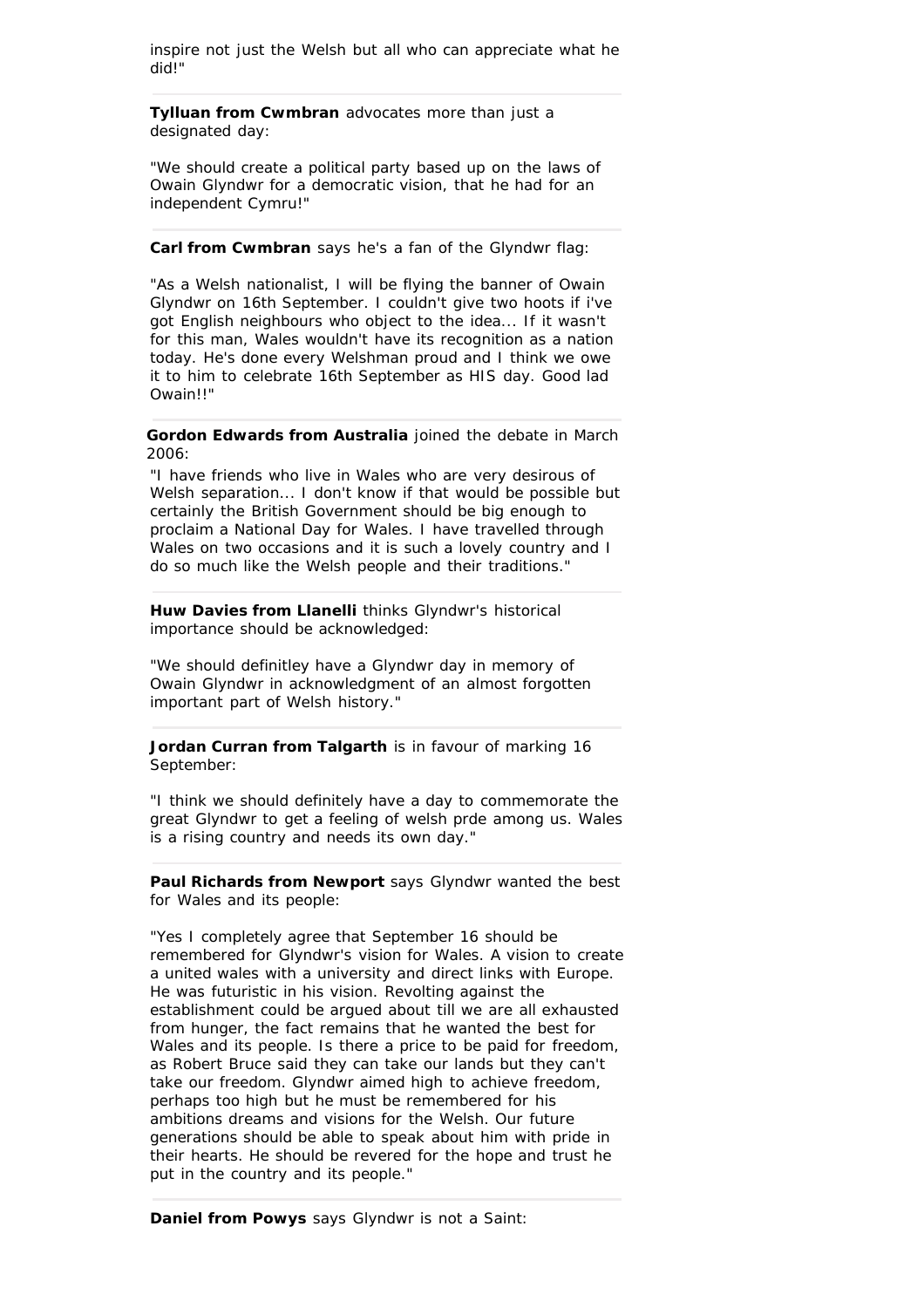"Owain Glyndwr was a Welsh hero, there is no doubt in that. However, if we dive into the depths of history he could be considered as a man who made the situation for Wales worse. Fighting for independence of his race was a great thing to do which required extreme bravery but if he had not have done what he did, would the relationship between England and Wales throughout history be less sour? Many others have carried out great acts of bravery which could (the same as Glyndwr) be considered as a nusiance which gained nothing. Owain Glyndwr is not a Saint, he is far from it. We can all say that he did great deeds and fought for what is right but does he really deserve a National Day? I don't think so."

# **Sally Anderson-Child from Manchester** asks for guidance:

"I completely agree. I think it is absolutely right to celebrate and recognise Owain Glyndwr and his accomplishments. How do we go about getting a 'national day' 'official'?"

**Declan Connolly from Narberth** says the day should be marked in verse:

"Yes I agree with Edward Evans, we in Wales should celebrate National Poetry Day on Owain Glyndwr's birthday - 16th September. We have a great tradition of poetry in Wales and could easily beat England in making it a celebration of the vibrant poetry scene in Wales. The Dylan Thomas centre has really helped to bring the spoken word to the front of the performance scene in Swansea. We could use many sites relating to Owain Glyndwr especially Whitland/Hendy Gwyn which needs something special to raise it up, and has a memorial centre. Is anybody else up for a poetry day campaign?"

#### **What do you think?**

**Dafydd Ladd from Beulah** takes a leaf out of the Bavarians' book:

"It would be nice to have the day as democracy day and to show that we were a bit ahead of our neighbours. I lived in Bavaria and they had 17 public holidays a year and guaranteed that at least 10 would fall on work days. That area is booming compared to other parts of Germany (not sure that is because of the hols). St. David's Day should definitely be a holiday!"

# **Rhys from Pontypridd**:

"I am tired of talk, talk and more talk. That's all we Welsh ever do, but nothing is ever done because to be totally honest we don't have the guts that Owain Glyndwr had to change anything."

**David Thomas from Llanwddyn** thinks the argument about disruption to business doesn't hold water:

"Of course this should be a National Holiday as should St David's Day. Peter Hain's argument about disruption to business and longer holidays just doesn't hold water when you look at Scotland and N Ireland who have different and more holidays. The man totally lacks vision and seems content to keep Wales as much like England as possible."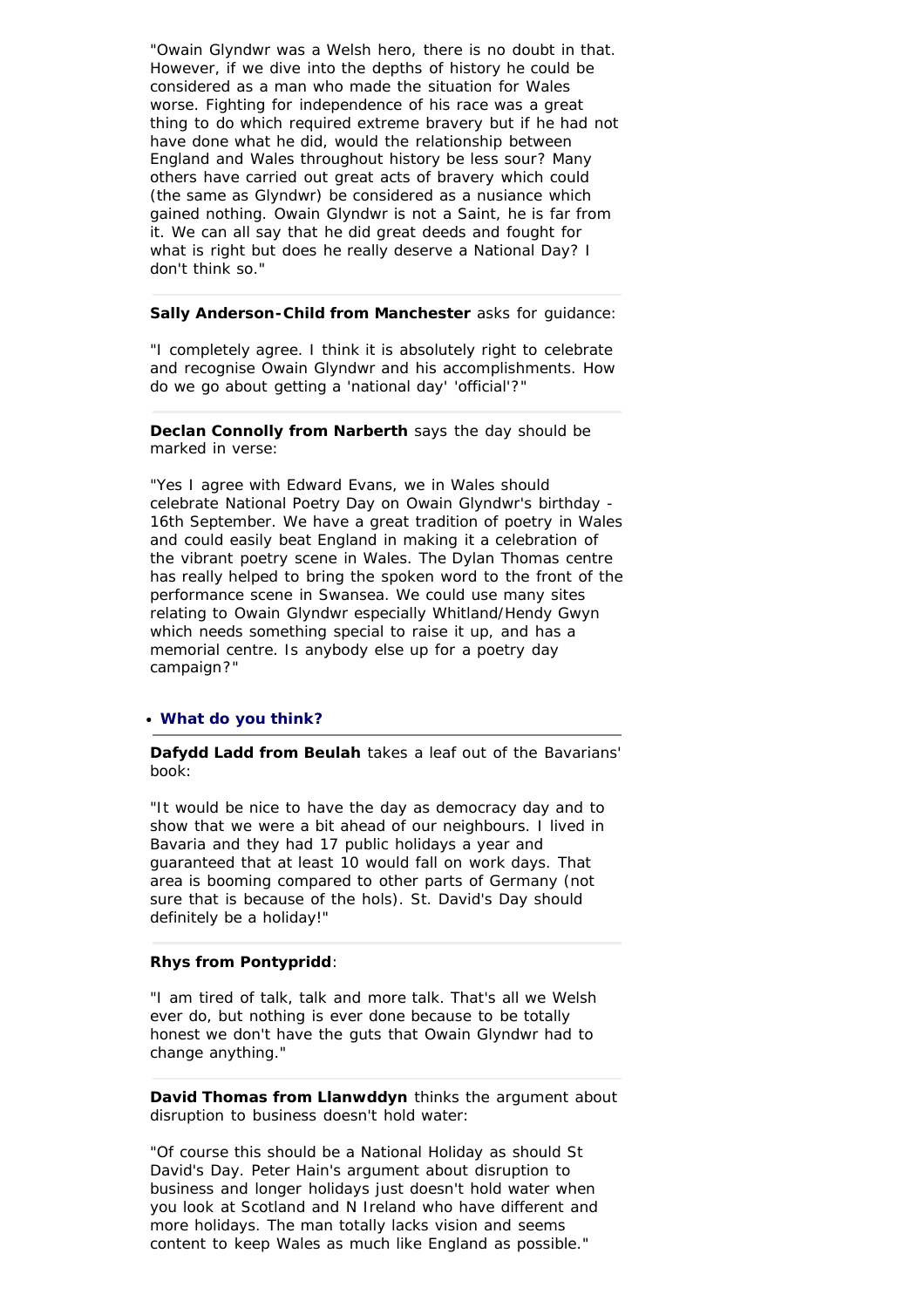**Evan Ifor Powell from Hirwaun** thinks we should celebrate Glyndwr and St David:

"We should have Glyndwr day and Dydd Gwyl Dewi as national holidays. These people represent our history and culture. They are Welsh National heroes who should be granted the status they deserve for services to our proud nation. Wales must make sure these individuals are celebrated and remembered!"

# **Simon from Pontypool** says:

"16th of September should be a national holiday in Wales. His plight was symbolic of the Welsh defiance to the English oppressors which still exists today in some parts of Wales. He should also be remembered for his acts of heroism against such overwhelming odds. The English government will never allow this though, they want to keep the Welsh in their place. Second class citizens at the bottom of the barrel, especially when it comes to putting work into areas of the UK. They want all the money and power in London."

**Alexander Dune from Barcelona** says the past should not be forgotten:

"History is important and remembering culture. Respecting it is all to easy to forget in this day and age. Having a sense of identity, I totally agree with. The Welsh certainly do not have much else to celebrate as there own, so why not?"

**David Hankey from Leicestershire** is in favour of more Bank Holidays:

"I fully support this idea, in fact we over the border are desparately trying to get a St.George's Day Bank Holiday. I think the UK in general lags behind our European partners in terms of national holidays and it is high time the matter was rectified."

**Chris from Treffynnon** is in favour of an additional public holiday:

"Of course we should have September 16th as national Dydd Glyndwr. We have less public holidays than the rest of Europe (including Scotland) and Glyndwr is our national hero. However as the Assembly has no powers to declare a public holiday and Westminster only throws scraps at Wales to keep those nationalists and their cries for equality and fairness down, it will not happen."

**Gethin Gruffydd** emailed from Morriston in response to Nick Randalls Smith's posting:

"There is enough evidence to suggest that this last Great War of Independance 1400 - 1416 - 1422 served to liberate the peasantry as, for example, Lord Grey had 146 serfs at the start of the war and at its end he had eight. The war, I dare say, provided many of the peasantry with the opportunity to run away from bondage and yes, to join in on some pillaging. Evidence further suggests that, following the war, many of the peasantry occupied the isolated highlands and common lands with 'Tai un Nos' where they remained until a possible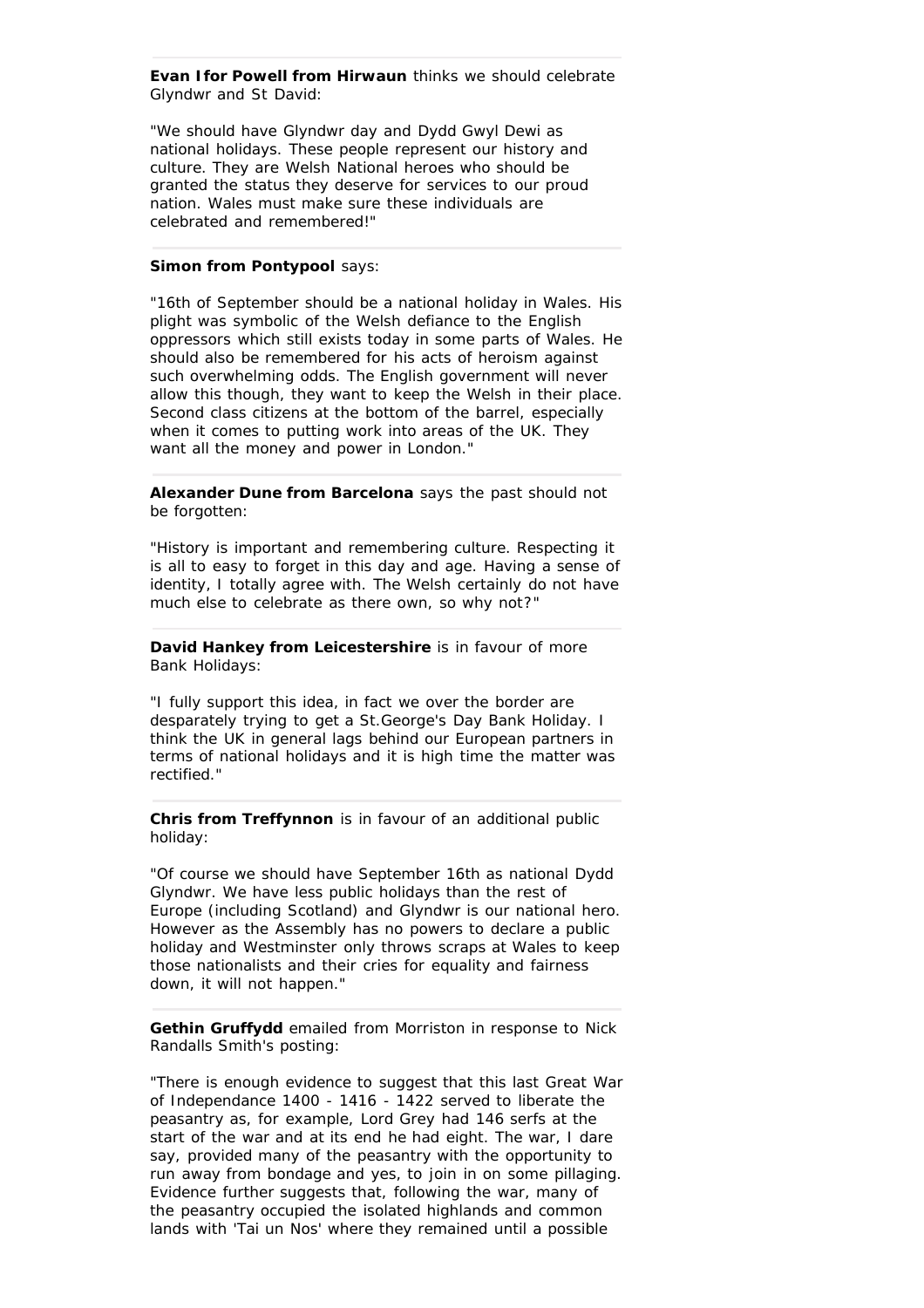"land war" dispossessed many of them in the 16th century. It is from this period that we have the cry of the peasantry of Caio, "Trech Gwlad Nag Arglwydd".

Further, there can be little doubt that many of the "liberated peasantry" of the Glyndwr period became the "Gwerin Owain" outlaws whose descendants the "Banditti Cambria" were also much hunted down in the 16th century. Other peasants would have become mercenaries and fought on both English and French sides at Agincourt in 1415. Also note, Glyndwr's army was often referred to as the "Barefoot Welsh Doggis" hardly a description of a "Welsh Knightly class". So yes! 16 September "Dydd Glyndwr" is OK! with me."

# **Vincent Bithell** emailed from Spain:

"I couldn't agree more with most of the comments that the 16th September should be a day to be remembered by all Welsh people, of one of the greatest men of his times. In answer to Ben Slader from Bristol, I suggest you go and buy a dictionary and read what the word "terrorist" really means."

**Janis Cortese from Los Angeles** says was surprised to find there wasn't a Glyndwr Day:

"I'm a Welsh learner currently although I have no Welsh blood in me, and - although this may sound silly - I just assumed that there \*was\* a national day of recognition for Glyndwr.

I guess that puts me firmly in the "YES" column, doesn't it? :-)"

**Lauren from North Carolina in the USA** says more should be done to raise awareness of Wales in general:

"I think that even if the 16th September isn't made a national holiday, its history and importance should be more recognised. However, this goes beyond simply debate over a national holiday. Many people here in America have never heard of Wales! In many ways, we have been overshadowed by England. Even on maps, it says 'England', spread across Wales and England. Scotland and Ireland are recognised on maps, why aren't we? Our holidays do not appear on calendars, yet many do. The 1st March on calendars is blank. There is no mention of Wales. I think that there should be more recognition of Wales in general. It's time people learnt about our rich history and culture! "

# **Irene Price** makes this point:

"I think - perhaps like a lot of Welsh people - that we should govern ourselves and have a Welshman as our prince of wales, chosen from someone whose Welsh heritage was close to that of Llywellyn or Owain Glyndwr."

**Jerry Howell from the USA** says you don't have to have an official day:

"Here in the U.S., we have St. Pats Day, Cinco Demayo, and Chinese New Year. Widely celebrated and none are official. We simply don't need permission to be proud of 'Our People'."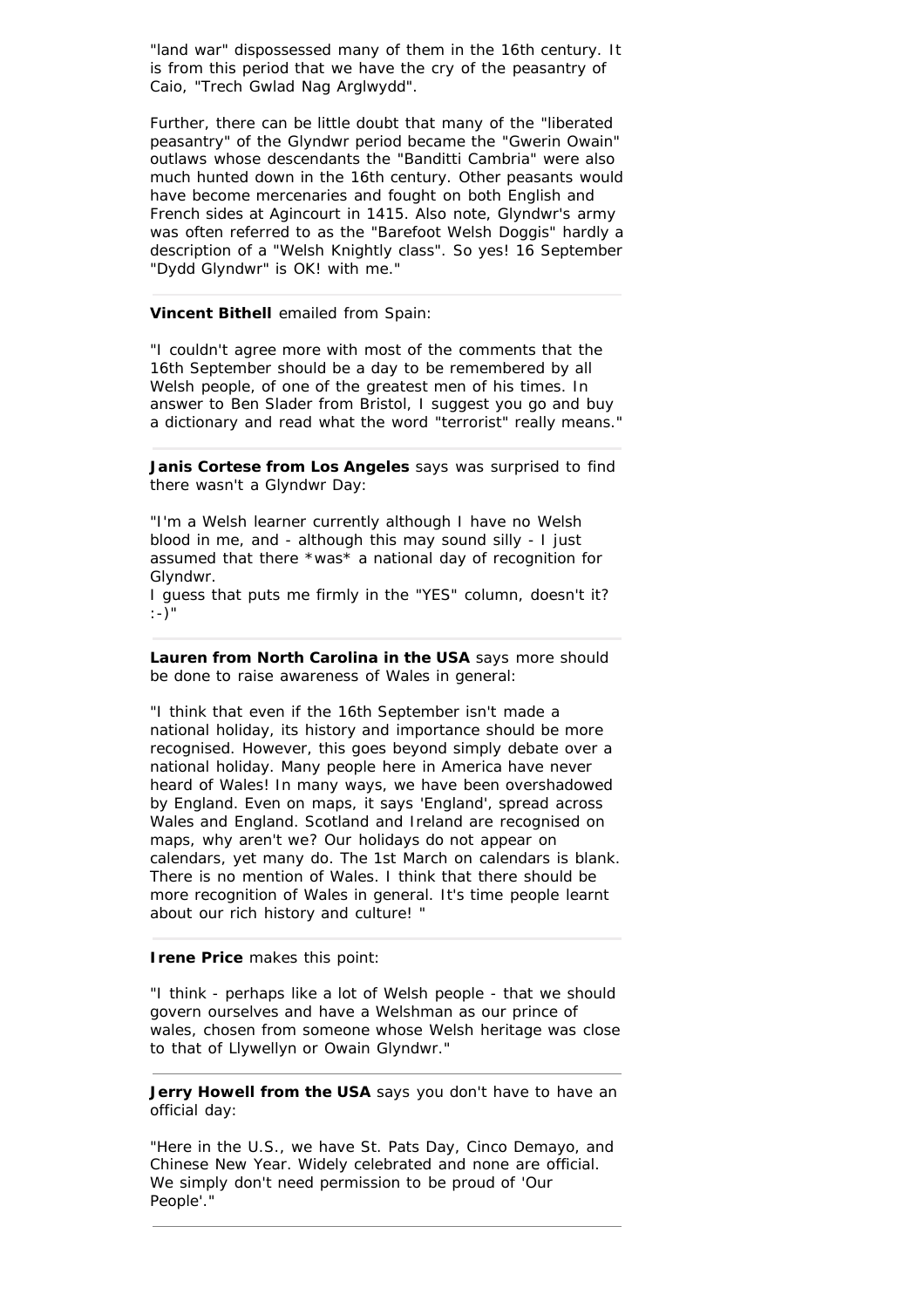**Gareth Westacott from Tredegar** considers the importance of Welsh history:

"An earlier contributor, Chris Cowdery from Huntingdon, said that commemorating Glyndwr would 'fan the flames of nationalism'. He wants Welsh people to be kept in ignorance of their history...For sure, had Welsh people been taught their history in schools, made aware of their heroes and the ignominy of the English conquest and exploitation of our country, then I doubt if we would have put up with English rule for so long."

**Y Bugail from Dinefwr** thinks it would be fitting to honour Glyndwr:

"Agreed 100% we should definitely honour one of the great sons of Cymru, who fought so bravely to unite our people...I think it would be fitting to honour the only Prince any Cymro should recognise in these lands."

**Christopher Williams from Newport** says while he's in favour of marking September 16, we should also remember Wales' unsung heroes:

"What about all our other Welsh Heroes - many of whom little is said or recorded. I knew one. His name was Tommy Prosser from Aberdare. He was a mine rescue expert and he was one of the first men to get to Aberfan. I am sure that many people once knew a man or a women like him. Let's celebrate them all and if they were Welsh that would be even better."

**Justin Dyke from Cardiff** says he agrees with comments made below by Julie from Pontypool:

"March 1st should be a national holiday and more should be made of Wales National day. Usually it passes with only a smattering of lip service. The Welsh should be proud of their national day and celebrate it to a far greater extent."

**Julie from Pontypool** joined the debate on St David's Day 2005:

"Sorry Peeps - I have nothing against Owain Glyndwr, but the very question is about a national holiday, which is singular and not plural. If it is a debate between March the 1st and September 16th, then I think we should honour Owain Glyndwr but we should go for St David's Day as a dedicated Welsh National Holiday even if it means that we relinquish one of the other bank holidays in its place, in order to celebrate the best in culture and diversity that Welsh nation as a whole stands for."

**M Bowen from Galway in Ireland** says actions speak louder than words:

"Just do it - stop talking about it! Get your banners ready for the 16th Sept 2005, get drama groups to perform reenactments. Schools should spend the day focussing on the history of Owain Glyndwr, pictures in the papers, make it known.

Why do we need to seek approval to celebrate our true factual history and culture? May sound twee but from small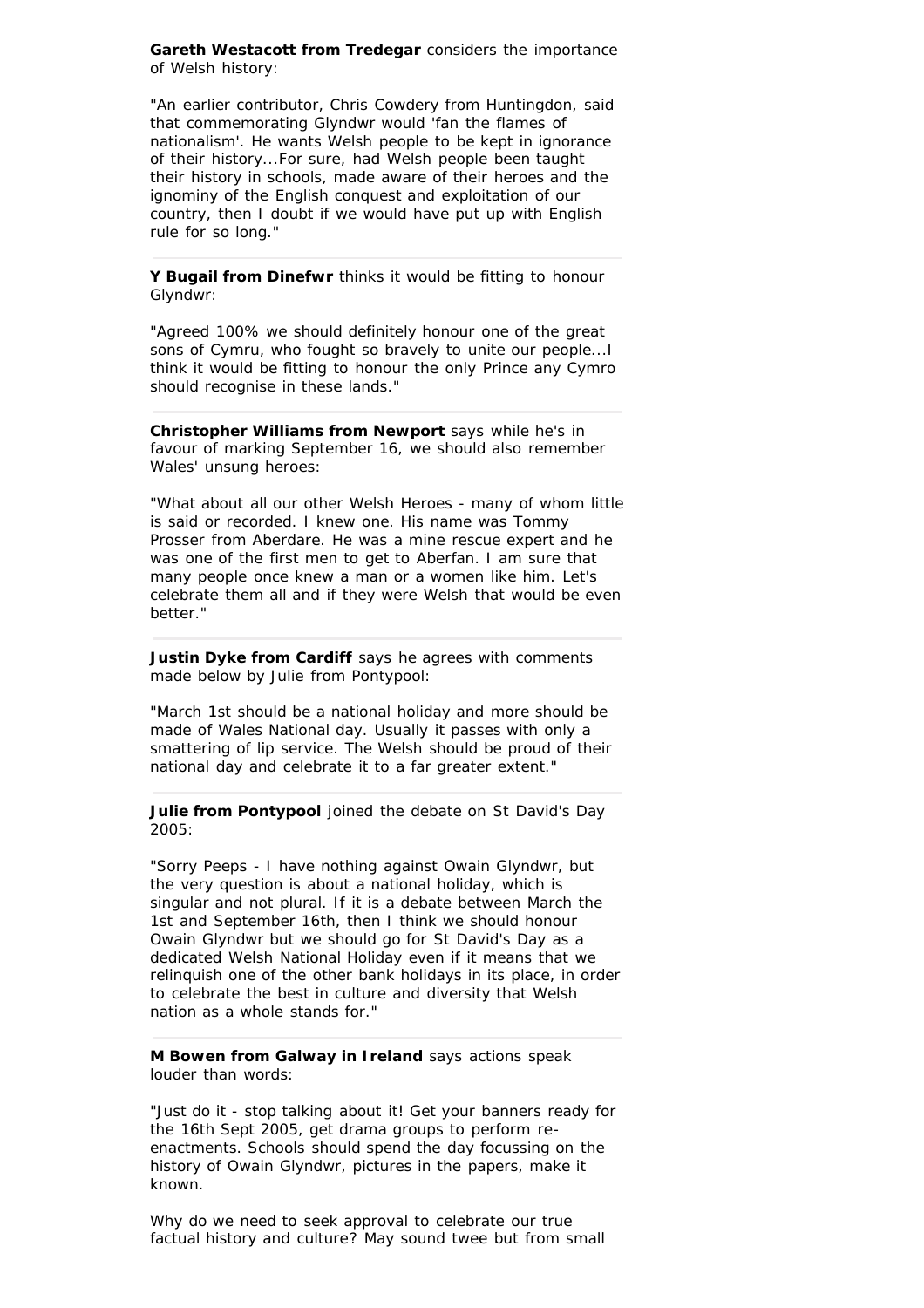acorns grow great oaks. Why does it have to involve shutting shops up or be regarded as anti English? These are poor excuses. I remember when shops used to close half day on Wednesdays in Aber anyway. So don't spend another year thinking about it make it happen."

# **Darren from Machynlleth and Cardiff says:**

"Yes, i would like another day off, esp seeing its my birthday!! but seriously we should remember Glyndwr, but i agree St Davids day should be made a holiday first. is the assembly gonna do something? hmm, didn't think so."

Read more in the **BBC Wales News archive**

**Geraint from Cardiff** says more should be made of Owain Glyndwr:

"I admit with some shame that I didn't know much about Owen Glyndwr till recently. I'm only 17 and haven't been taught about our main national hero at all during school.

His name is unheard of but it should be made heard. A day to remind us of the courage and strength of the Welsh people to hold out against the armies of england for ten years of furious fighting.

But his name shouldn't be an excuse for 'the sons of glyndwr' to terrorise english people in Wales. They can live here, it doesn't bother me. But one day I want to see Wales independent, if not from England, then from the failed political system we voted in."

# **Michael Jones from Aberystwyth** says:

"We the "Plaid Cymru" (The Party of Wales) members of the Aberystwyth town council, voted that the flag of Owain Glyndwr be flown on all flagpoles on the 16th Sept. in Aberystwyth."

**Alison from Builth Wells** links 16 September with 1 March: "Like St Davids day, this should be a national bank holiday. These days are important to us welsh."

**Simon from Gwent** says 16 September is an important date in his diary:

"September the 16th is a date that everyone in Wales should remember. On this day I always make an effort to send an email to my friends reminding them of this great man and what he did for our country. The people of Wales should honour his actions by making 16th September his day."

# **Nigel Davies from Coventry:**

"Yes it should be made a public holiday. Every Welshperson should be proud of this man"

**Ben Slader from Bristol:** takes a different view:

"He was a terrorist"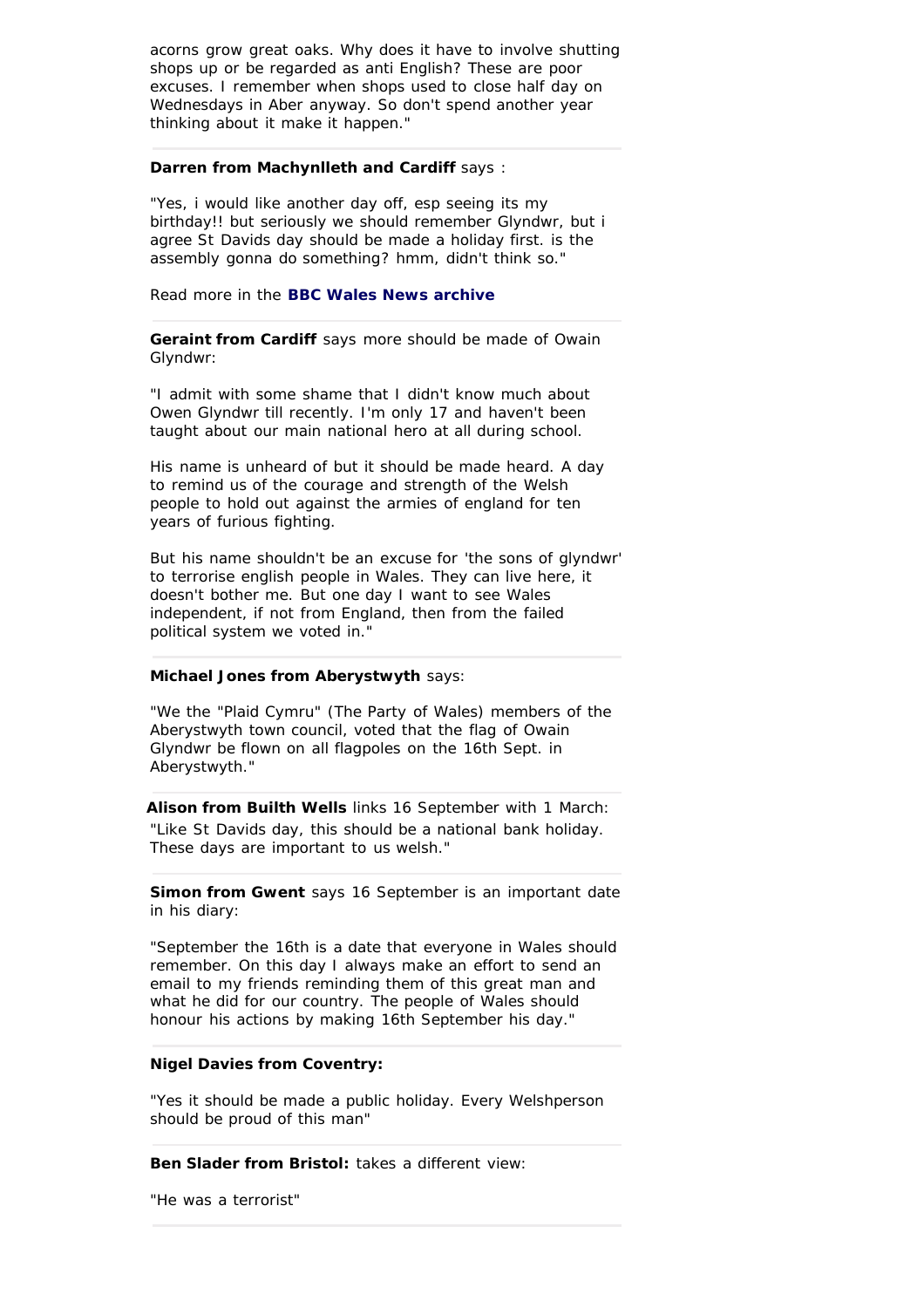**Claire from the Vale of Glamorgan** says we should follow France's example:

"Yes, let's have a day for him, doesn't have to be a holiday but just add his name to the day, the french do it for all their saints."

**Alwyn Parry** from New Zealand makes an alternative suggestion:

"When you read the correspondence it appears that many of the correspondents want to celebrate their identity and their culture with the World using Owain as their catalyst. Someone suggested a stamp - a great idea but what about a special stamp that we could attach to our emails on say March the First... just a thought. Cofion gorau o Gymro yn Seland Newydd" (*Best wishes from a Welshman in New Zealand*"

# **Ellen from Orlando in Florida**:

"Keep our Welsh heritage alive by remembering our Prince of Wales - Owain Glyndwr."

# **Emrys from Glynrhedynog in the Rhondda**:

"Of course Sept 16 should be the National Day, but the English government will never allow it."

**Mel Jones from Llanfachraeth** says schoolchildren should be taught more about Welsh history:

"Owain Glyndwr was indeed a Marcher Lord who's land dispute escalated into a fight for justice over the whole of Wales. In terms of Welsh Historical Figures, he deserves the right to be recognised and September 16th would be the ideal date to celebrate his stance against English oppressors. I knew nothing about Owain Glyndwr until I went out and bought a book about him. Surely it's time that our children are taught about our own history, heritage and culture in Wales and less about the multicultural world we now live in."

# **Michael from Lewis**:

"Owain our last price deserves to be remembered. We need an Owain Glyndwr day."

#### **Leon from London**

"Without Glyndwr's uprising and the sacrifice of the thousands who fought under the banner of an independent Wales, our country and language would have long since died.

The day should be recognised, though I think another public holiday is a bit unnecessary."

#### **Matthew from Penarth**:

"Yes Sept 16 should be a national holiday. Unfortunately most people in Wales are blind to their heritage and history so i won't hold my breath."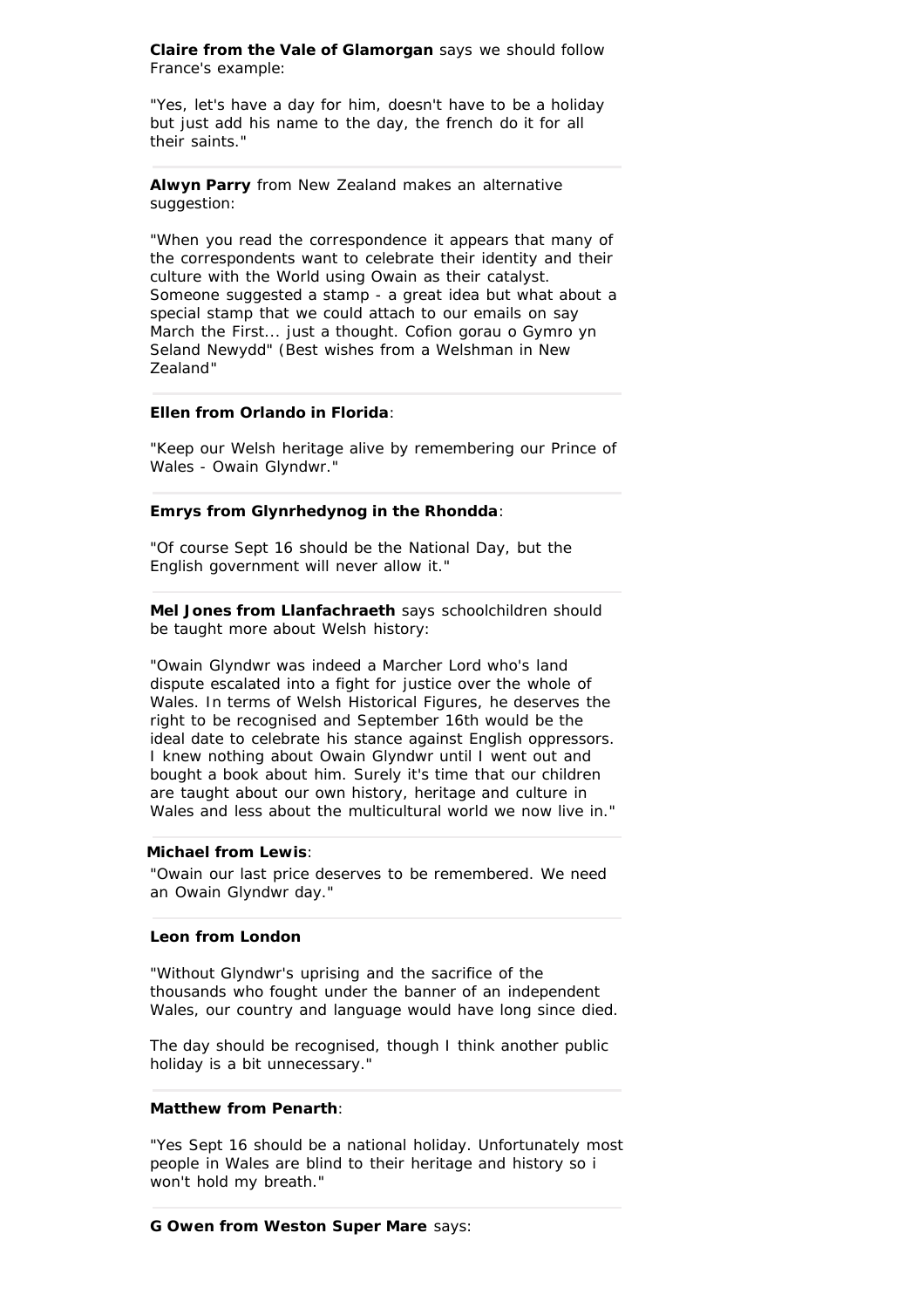As a Welshman who shares his great name and who lives in exile, I say YES!"

# **Charles James Jaggers from Glynneath:**

"It is about time that Owain Glyndwr is recognised in Wales by having a public holiday honouring his memory."

**Jonathan Kirk from Caergwrle** says this isn't just a debate about 16 September:

"This is not just about having a holiday. It is about recognition. Recognition of a great Welsh figure - a visionary. For too long Owain Glyndwr has been castigated and deliberately "negativised" purely because he oppposed the armies of England. If he had fought to save Wales from German oppressors then he would be a hero celebrated by the whole of these islands. Owain Glyndwr should not be used as a champion for those who simply hate English people but should be seen as a champion for Welsh political recognition - for self-government and self-education."

# **John Davies from Cardiff had this point to make :**

"I agree totally! It's about time one of our national heroes joined others as a household name in wales. His story needs to be told!"

#### **Danny Jones from Cwmbran**:

"owain is a true great welshman and the 16th of september should be declared a national day for wales!"

**Edward Allford from St Ives, Cornwall is all for** designating September 16th a national day :

"I think that we should celebrate on the 16 September as Owain Glyndwr was the last True Prince Of Wales."

# **Sion Hopes from the Rhondda is a student at the University of Central Lancashire:**

"It's about time that the rest of the world acknowledge us as a culture and a people. For too long have we been seen as "british" or even "english" by many. It is a sad fact that not only are the world not educated about welsh history, but also our children. Let's raise our voice as our ancestors did and call for the Assembly to make Sept 16th a national holiday."

#### **Matt from Aberystwyth** had this to say:

"I've often thought that what we Welsh need is another day off. Let's have a Glyndwr day, a bank holiday on March 1st, and maybe a liberal sprinkling of, say 10 more across the year. Ok, the economy might collapse and bring the country to its knees but who cares! Those of us who are lucky enough not to work in essential services - or shops - will be too drunk sat in front of yet more Bank Holiday repeats on the telly to notice."

**Noel Reeve from Rickmansworth** is against the idea of creating another public holiday.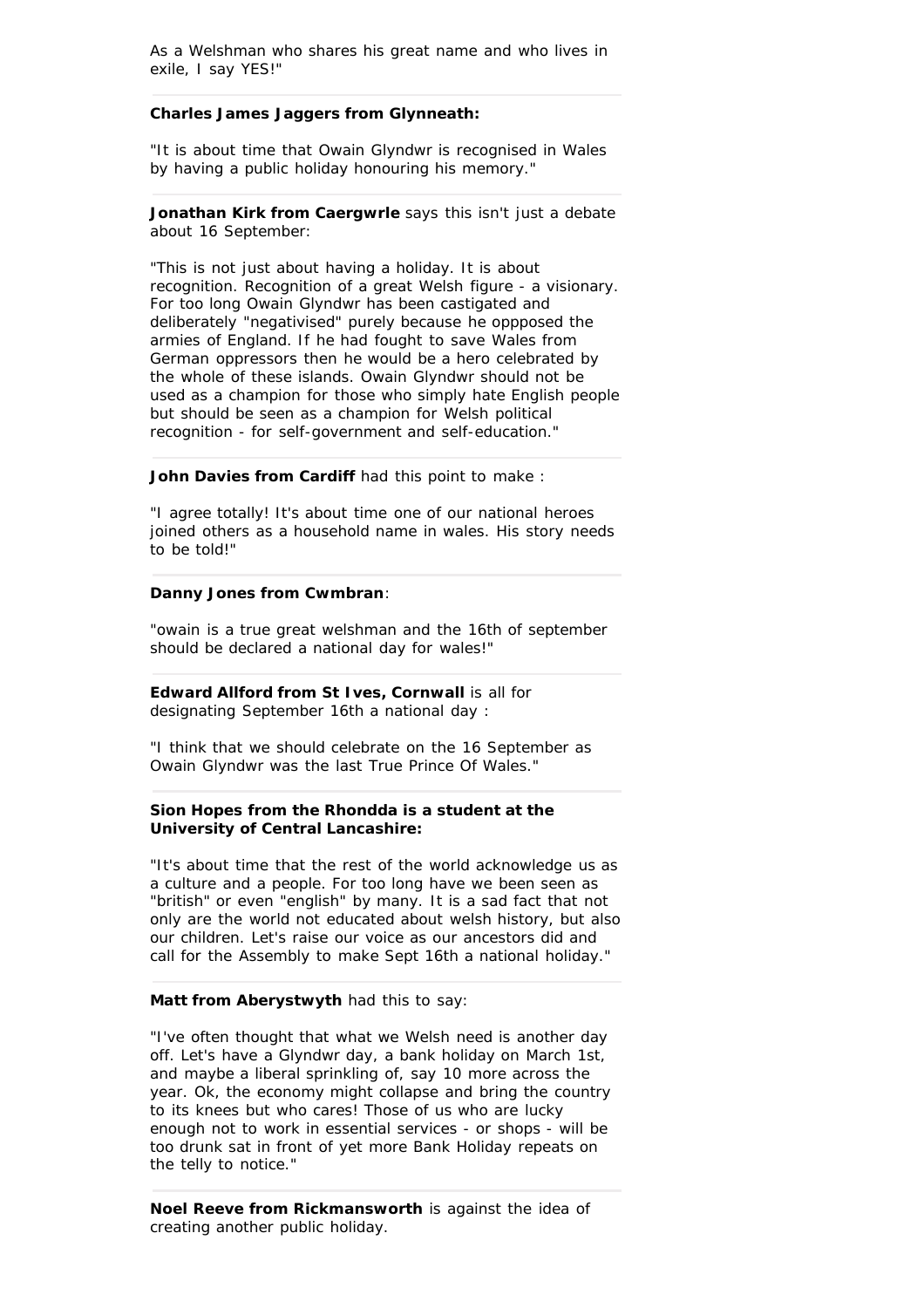"The last thing we need, in Wales or England, is more public holidays. It is another burden on the taxpayer."

**Karen Roberts from Hanford, California** is all for declaring 16 September a national day:

"Absolutely! I'm Welsh/Celtic-American and it took me a long time to realize it, because the Welsh are not recognized by the rest of the world. Owain Glyndwr was a great Welsh patriot and should be acknowledged. The Welsh have too long been in the shadow of their English overlords. It's past time they made themselves - and their heroes - known."

**Eleanor Glyn from Corwen** had this point to make:

"Yes, I think we should celebrate Owain Glyndwr, and have a special day for him. Scotland and Ireland have their days, why can't we?"

**Michael Jones from Penparcau** says there's been a move to commemorate Owain Glyndwr in Aberystwyth recently:

"Why do we have to wait so long? Because the national parliament don't see Wales as inportant. Mind you after so many years dead, Bank Square, Aberystwyth is to be renamed Sgwar Owain Glyndwr.

**Alec Hughes from Newport** feels it is only right to have a day to remember Owain Glyndwr :

"Why not September 16th?, as Owain Glyndawr gave Wales its one and only parliament, we should have a day to celebrate the greatest son of Wales, and last true prince of Wales."

#### **John Evans from New York** agrees :

"16 September should be designated a National Day. This was and still is a very very special day for Wales."

**Pamela John Crebey** says Owain Glyndwr doesn't get the attention he deserves in our schools.

"Why is it that our Nat. Curr. for key stages 2, 3 and 4 do not contain anything about out greatest national hero? The more that can be done to encourage our youth to appreciate our national heritage the better we shall be as a nation. Since the exibition at the National Library at Aberystwyth a few years ago, Owain seems to have gone out of the limelight. The 16th of September certainly should be a national day of celebration."

**Irma** emailed us from Florida with this response to Edward's call for a national day on September 16.

"Absolutely. Glyndwr was a very important force in the history of Wales. He should certainly have a national day."

**Aaron Davies from Swansea** says it's important that Owain Glyndwr is remembered :

"we should definately have a national remembrance day for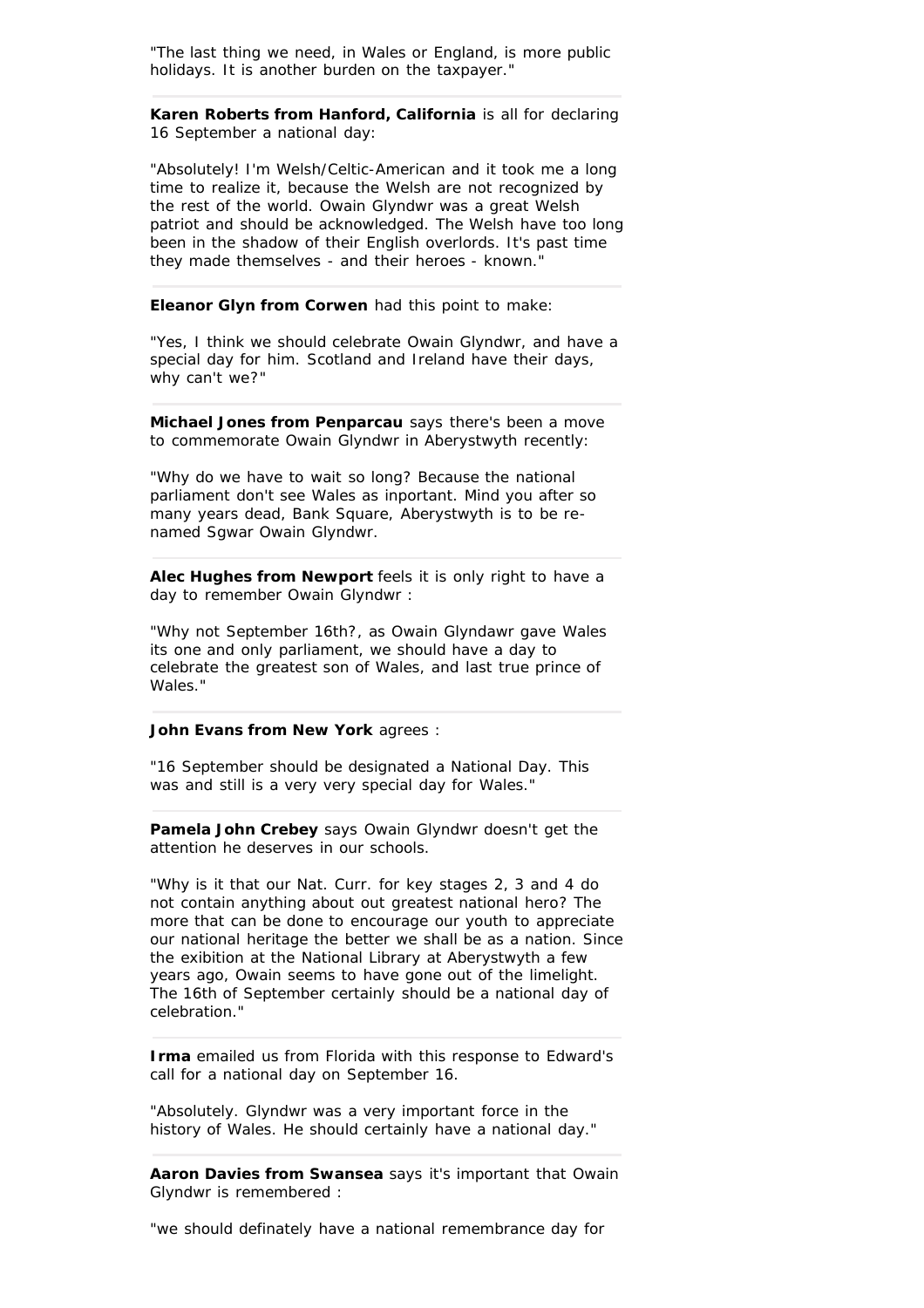owain glyndwr as he was a great man who should be remembered and celebrated in our nation."

**Michael Glyn Jones from County Kildare in Ireland** draws on that country's experience:

"In Ireland, the Easter Uprising is remembered each year; as a respect for those who set the foundations for the formation of the Republic. Glyndwr should be remembered in the same way; as a mark of respect."

**Brian from Basingstoke** has an alternative suggestion for commemorating Owain Glyndwr.

"While I fully support the campaign to have Owain Glyndwr remembered, a national day is not really a good idea. Many Welsh people live and work outside Wales, and many people working and living in Wales are not Welsh. To have a bank holiday-style day of office and shop closures would not only cost local businesses too much revenue, it could also cost workers a day of holiday if their employer failed to respect the holiday. Why not put him on a stamp?"

#### **Gareth from Llandudno** says:

"I think that we should have a Glyndwr day, but the question is, even if enough people wanted it would the English parliment let us have it?"

# **Ziggy from Machynlleth** says:

"I DO think 16th September should be a national day. And I also think that more Welsh history should be taught in the schools - unless things have changed since i was last there!!!"

#### **Rob Powell from New York** has this to say:

"Owain Glyndwr was the last stand and last chance for a Welsh nation. Defeat was perhaps inevitable and we are now nothing but a sorry people with memories of what could be. Bring on a new prince to knit us a coat of songs. We will rise again and an OG day can be an inspiration to our youth who have little else."

**Ron from Llanelli** is short and to the point...

"I think it is a good idea"

**Elin Thomas from London** is just as concise:

"Of course it should."

#### **Gillian Walker from Sarn Meillteyrn** says:

"Yes, most definitely should 16 Sept. be designated a national day in Wales to commemorate Owain Glyndwr. A greater patriot we never had."

**Gareth Thomas** has joined the debate from Presov in the Slovak Republic.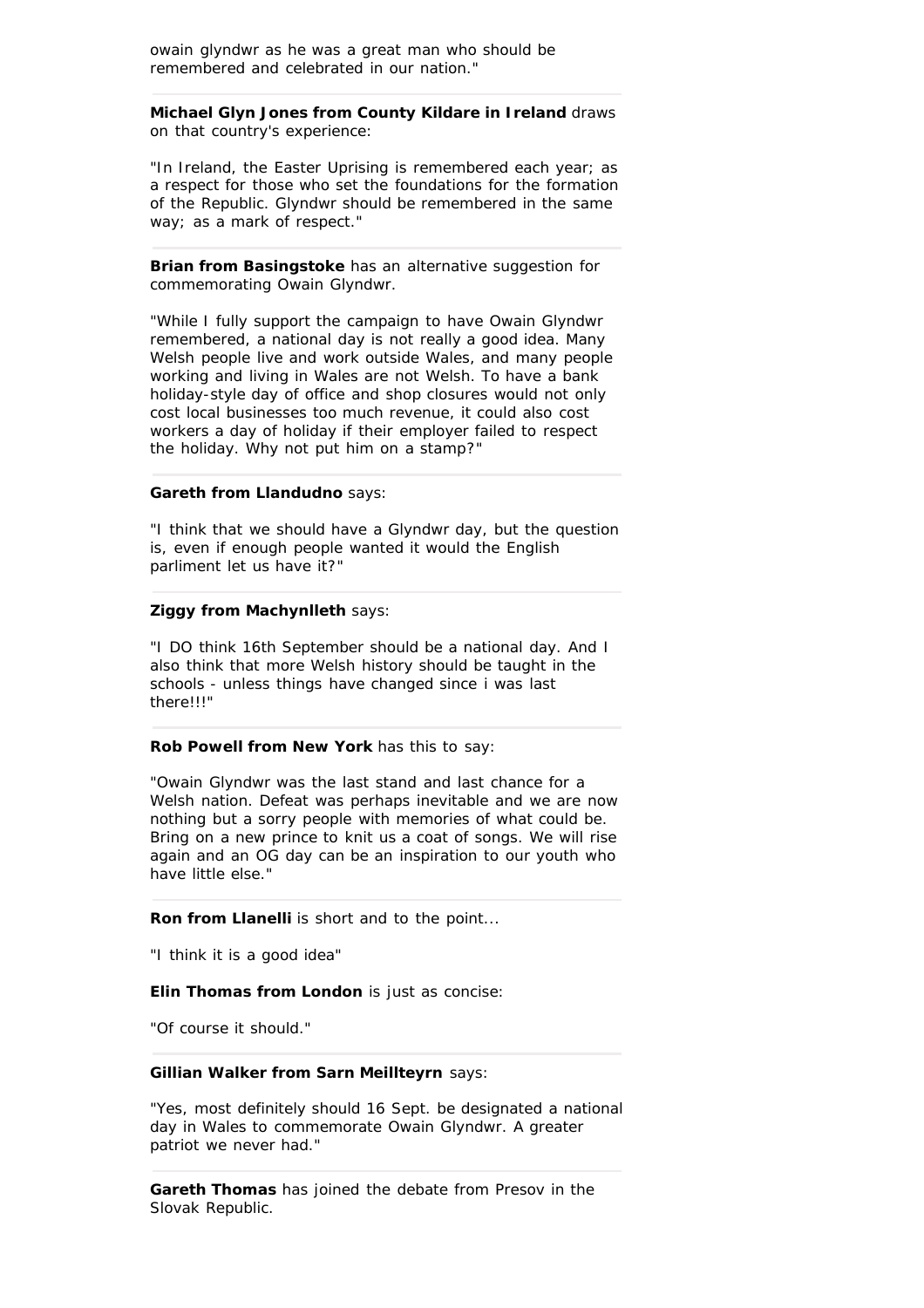"Without any shadow of doubt, Glyndwrs Day should be celebrated as a national day for Welshmen at home--and also for a few "exiles" like myself. He is still an inspiration to us all."

**[Click here](http://www.bbc.co.uk/wales/mid/yoursay/popup/yoursay-pop.shtml?yoursay-glyndwr)** to join the debate or read on for more views.

# **Dafydd from Cardiff** says:

"In my opinion, it is a disgrace that we as Welshmen do not celebrate the coronation of Owain Glyndwr. I most certainly think that we should have a National Day for Owain Glyndwr."

Paul from Aberystwyth urges people to get voting:

"To show how much we want a Glyndwr day, get on to the 100welshheroes.com site and make him our number 1 hero."

**Des Barnett** says it's important that Owain Glyndwr is remembered:

"It's important that Welsh history is kept alive. Much of Britain's history is from an English stance, and therefore if we do not keep our history alive it will be lost. A man such as Owain showed the importance of govenment, equality law, education and loyalty, much of this is never said when Owain is mentioned. He could have turned his back on Wales, but he believed in her and he paid a great price, his family and freedom".

**Chris Cowdery from Huntingdon** has serious concerns about commemorating Owain Glyndwr by declaring 16 September a National Day:

"Celebrating Owain Glyndwr would be an excellent idea. It would nicely fan the flames of Welsh nationalism, and legitimise the activities of Meibion Glyndwr. Splendid. Let's see what else we can think up to push Wales down the road to becoming like Northern Ireland. We should be promoting tolerance and our common values, not trying to cause division and hatred."

Anwen Rees from Caerphilly has emailed to say:

"I think 16th September should be known as Owain Glyndwr day as he stood up for what he believed in and that the way the English treated the Welsh was unfair".

#### **Aled from Caernarfon** agrees:

"I think that the country of Wales should have a day of remembrance for the true "prince of Wales". His work for the country has been under represented by the people of Wales for too long. September the 16. National OWAIN GLYNDWR day."

**Craig from Swansea** is another Owain Glyndwr fan.

"16th of September all the way!!!!! Owain Glyndwr put his life and the nation of Wales for their beloved country, we Welshmen and women should do the same. It is now the 21st century and about time Wales was free like a bird!!! CYMRU AM BYTH!!!!"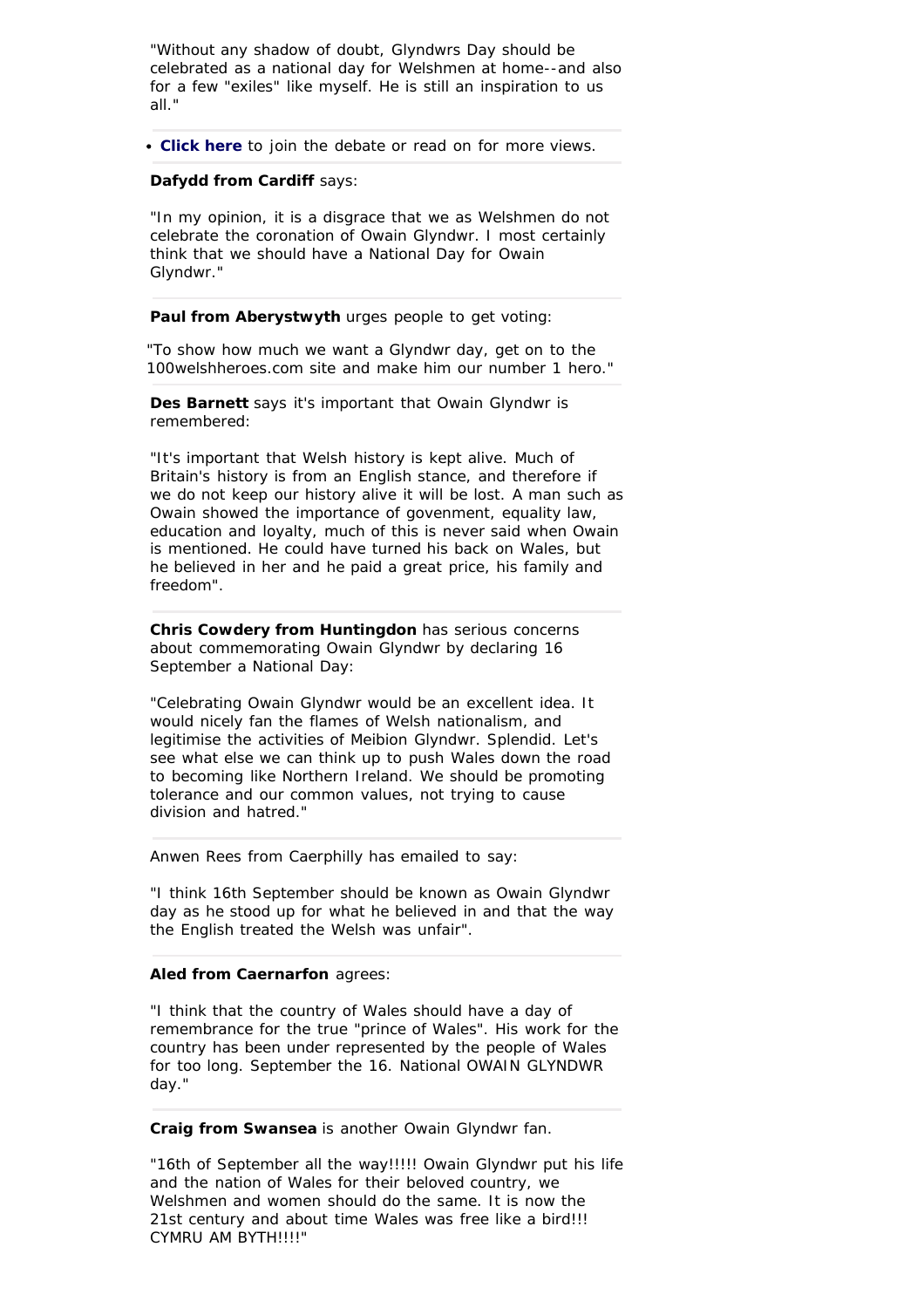**Steve from Brecon** says St David's Day needs sorting out first.

"Every year in September we hear calls in the media for a holiday for Glyndwr and then again in February/March for St David. Let's focus on one or the other and stop diluting the arguement. For years I had to take time off work if I wanted to see my kids dress up on St. Davids Day - so that would get my vote!"

# **Sian from Cardiff** says:

"I think that 16 September should be celebrated because he was so famous and it was so special that we should celebrate so we remember what he did...'

**Dave Hayes from Saltney** points a finger at the media:

"There is a Glyndwr parade held in Machynllyth every year. This year it is on September 20th. There is also a parade to commemorate Prince Llewellyn in Cilmeri every December. There was also a parade held in Hope / Caergwrle near Wrecsam this year ( February ) to celebrate the anniversary of the liberating of the area from the English by Glyndwr. The media refuses to acknowledge that these events take place! I wonder why? Is it because they don't want us to consider ourselves Welsh? The media prefers to let us think we are all British."

**Jason from Newport** says it's important to remember Glyndwr's legacy.

"I believe that not enough Welsh people know about Owain Glyndwr. His should be remembered for the reason that, even it was for only a short time, we were an independent country. It could never happen again because the English have taken all our natural resources so we could not maintain our own country without money from England but what Owain tried should never be forgotten!!!"

**Celyn** sent us an email supporting Edward Evans' call for a special day to commemorate Owain Glyndwr.

"Yes! Teach our children their Welsh history, not just history as seen by larger powers."

**Michael Thompson** was born in Wales but now lives in California. He's also in favour of celebrating the 16th September.

"I think this would be a marvelous way to reinforce Welsh cultural identity in an era of homogenised globalisation. Glyndwr was the last true Prince of Wales. I am an Englishman who grew up in North Wales and am deeply passionate about Wales."

**Dr. J. R. Kerr-Ritchie** has also joined the debate by email from the USA.

"I think 16 September should be designated a national holiday in Wales. The Welsh Assembly should legislate it next year - the 6th centenary of the first Welsh Parliament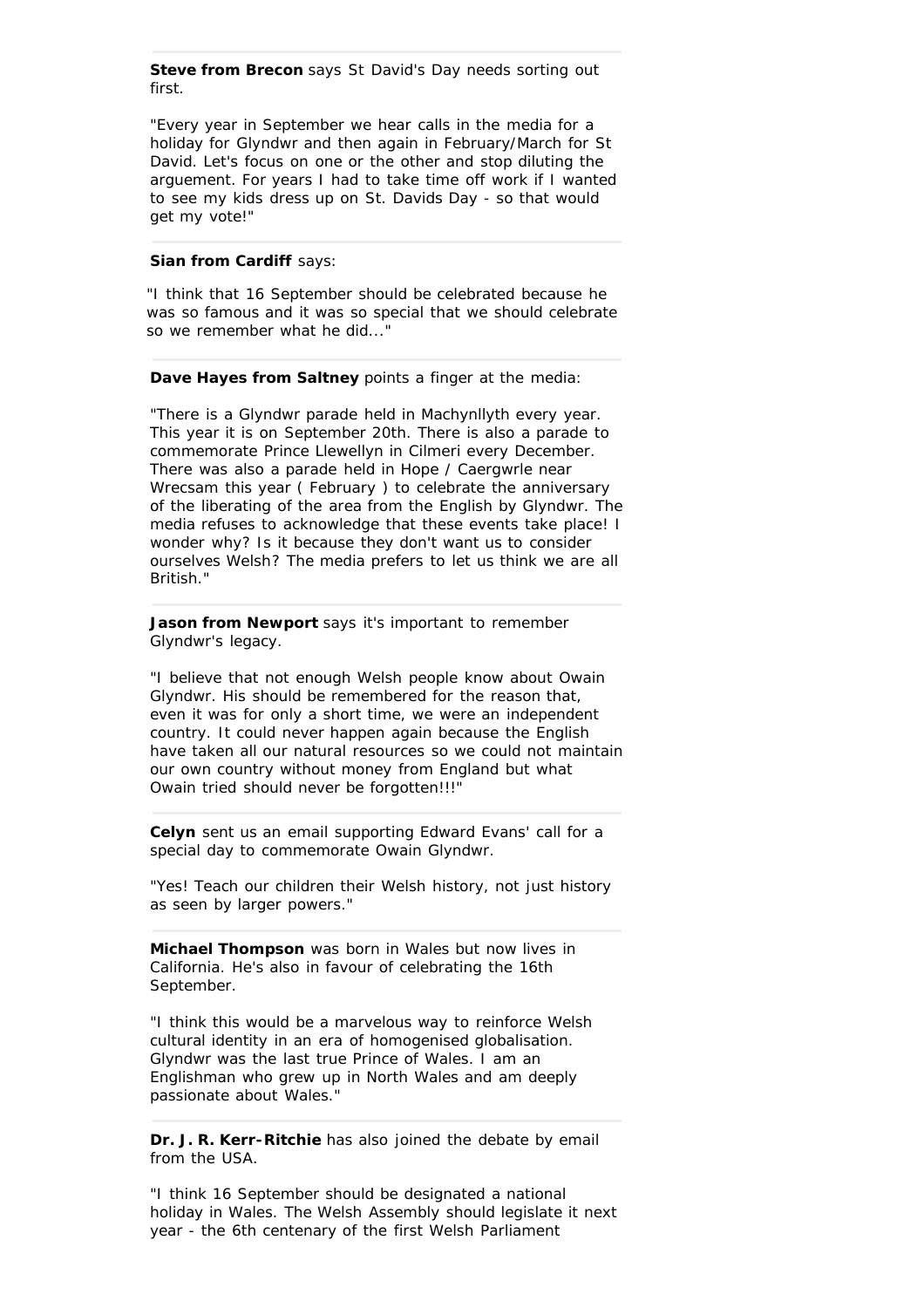**Jonathan from Cardiff** is another who says that 16 September should be designated a National Day.

"Definitely, we have no hesitation in celebrating two birthdays for the Queen of England under a flag which only represents England, Scotland and N. Ireland. Why isn't it possible to celebrate a Welsh Prince who largely fought against oppression of the Welsh nation - no English monarch has offered this, yet we celebrate them! A little national identity will not start a civil war - have some pride!

# **David Moore from Melbourne, Australia,** agrees.

"Not only does it commemorate a great man with vision but it is a neat six months from Saint David's! Given that Australia is able to celebrate a horse-race, it seems the least we can do for a country that has been slow to celebrate its heroes."

**Owain Chard from Munich** is another supporter of the call for a special day to commemorate Owain Glyndwr.

"The 16th September should be celebrated along with the 1st March. Both should be national holidays in Wales. You can compare the 16th September in Wales to the 17th July in Germany, which is also a national holiday and remembers the uprising of workers in the East against their communiust oppressors."

**Siwsan from Milford Haven** is very clear in her opinion:

"Yes, September 16 should be declared a Glyndwr day."

# **Nick Randallsmith from Montgomery** isn't quite as convinced :

"If you read the detail about Owain Glyndwr and not the hype you will notice that for the average Welsh peasent his rebellion was a disaster. I suspect he fought not for some idealistic notion of Welsh nationalism but for his own feudal advantage. He was a marcher lord who happened play the race card in his struggles with the prevailing establishment. Forget Owain Glyndwr Day and lets have a St. Davids Day holiday which is celebrated throughout the UK, in fact lets have public holidays for all the UK's patron saints in all parts of the UK, then at least we might get something like the European average days off."

What do you think? Have **Your Say** by joining our online debate.

There's more about the man in our **Owain Glyndwr Mini-Site**.

your comments

**Aldrich - Dyffryn Clwyd** December 22nd, 2008A long overdue tribute to a man of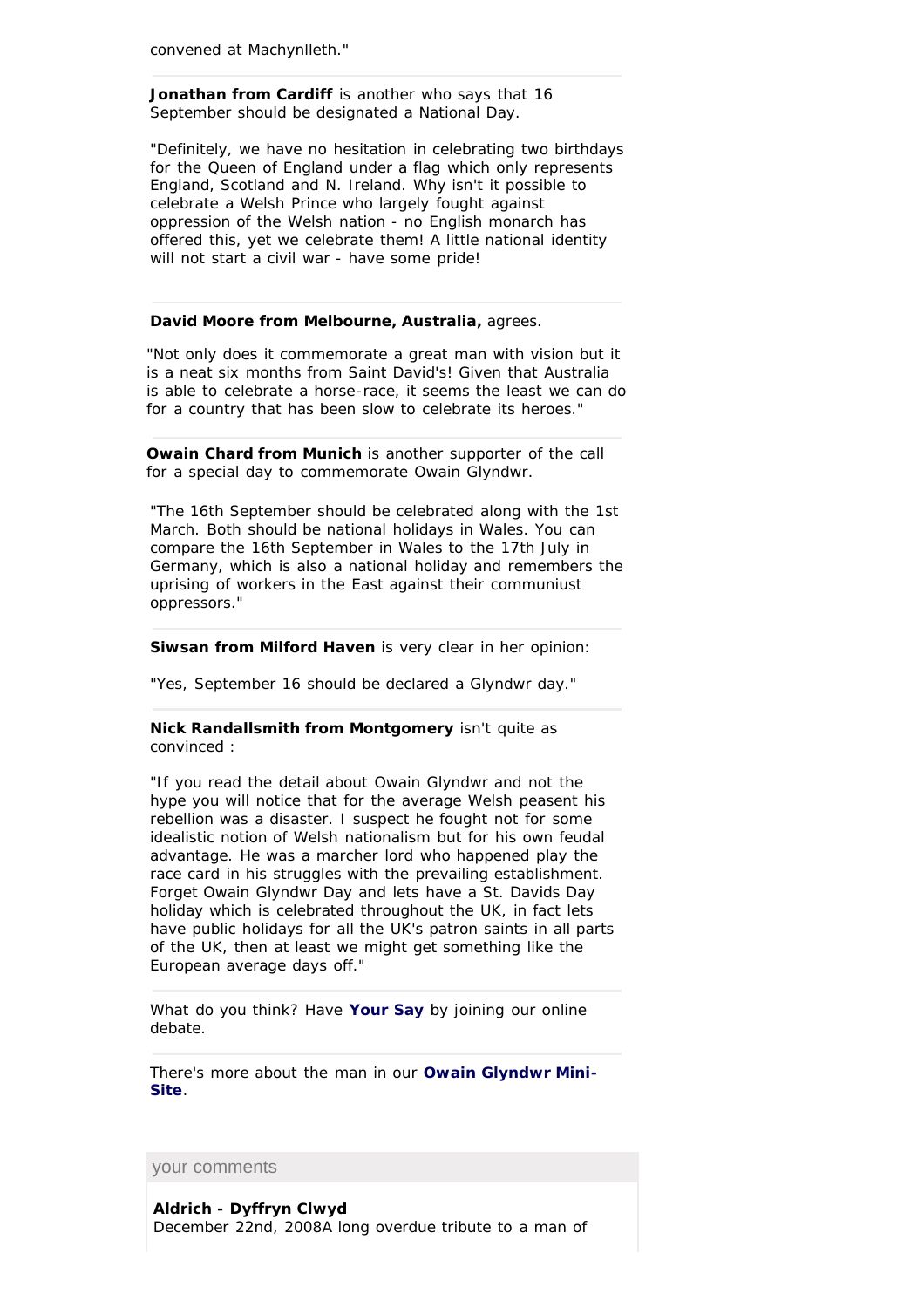vision.We now have Glyndwr University in Wrexham.A National day for him must not be far behind. Tue Dec 23 14:28:13 2008

# **Matt Tennant, Wrexham**

Yes it should be! A lot of us in Wrexham do call it Owain Glynwdr day and fly our flags for the day.Unfortunately, thanks to the roundheads across the border, I can't see Owain getting his own day when we don't even get a national holiday for our patron saint... Wed Sep 17 09:51:34 2008

# **Mary Fleet .wrexham.N.Wales**

wish there was someone like owain around today to keep the english where they belong ie. in england!they have no right to comment on anything to do with wales,but has usual they cannot keep their noses out of anything. Sun Jul 20 13:33:32 2008

# **Paul Glyndwr-Jones**

Competely agree!! its a scandal that welsh culture has been ignored for so long. Mon May 19 10:19:08 2008

# **Sion Conlin, Maesyrhandir**

Let' make it a national holiday Mon Apr 28 12:39:57 2008

#### **cwmbran**

its an excellant idea! but it wont happen . the english goverment wont have it! our country needs to be reconized in the world! and gaynor, how could you be proud 2 be british when we are not on the british flag and even our passports!!? ? sorry but it baffle me!! independant wales!! Sun Apr 20 19:36:22 2008

# **jon from blaenafon**

I fly the Glyndwr standard on my car, and I live in wales but you would not believe how many welsh people do not know what flag it is and think its scottish and when they are told what flag it is the usual reply is Glyndwr who's that then. shame on them, thats not on, and they call them selves welsh.

Thu Apr 10 09:05:38 2008

# **Trevor Sewry from Llangatwg, Powys.**

Of course we should remember Owain Glyndwr. He did more to unite the Welsh people, and had the first Welsh Parliament in 1404, and has done more for the people of Wales than this so called Welsh Assembly in Caerdydd has ever done ro is likely to do. And, what is more is the fact that he united Wales instead of dividing it like the present assembly. Mon Feb 25 08:07:49 2008

#### **Aaron Davies**

Bill Clinton's man of the Millenium - Glyndwr... enough said. Jim Dunckley reputed freedom fighter agrees totally. Wed Nov 21 11:18:12 2007

# **Seamus ua Trodd, Baile Atha Cliath (Dublin)**

I have long had a deep interest in the progress of our sister Celtic nation and am an admirer of Owain Glyndwr. Of course the Welsh people should have the say in this matter. And please, do not cringe from celebating the day as a Welsh occasion, not just some foreign tolerated event. Most Welsh people I know are proud of their lovely land and its heritage, as may be seen from the many Welsh flags to be seen fluttering alone in the area around Mach. Finallly, you do not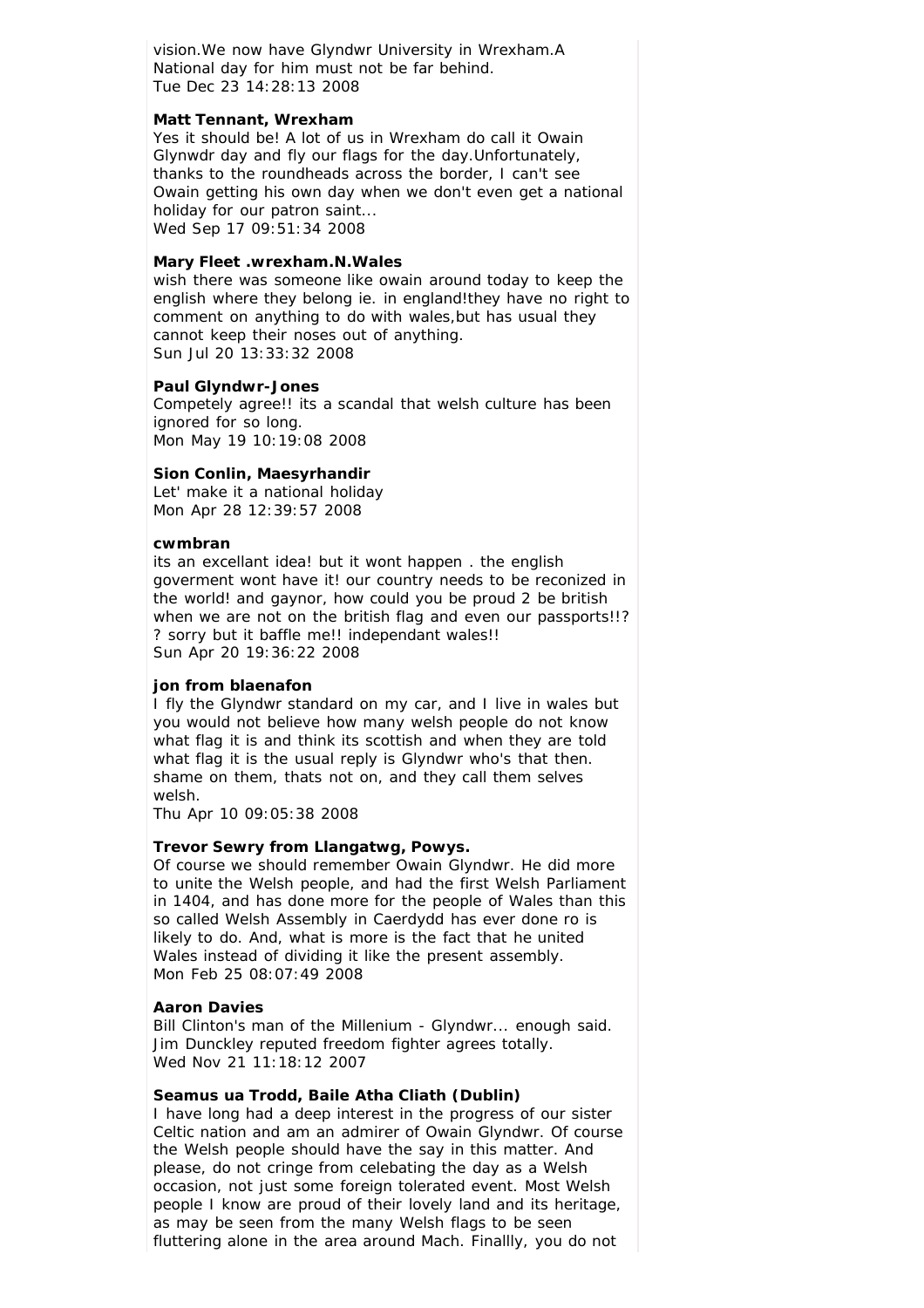need to make this an anti-English event--to do so would only stress a streak of inferiorityl which should not be there. I cannot speak Welsh, but as we here might say, "go n-eiri libh!". That more or less translates as "more power to you!" Mon Nov 19 08:26:26 2007

# **Geraint ap Brinley, Llanelli**

The claim that Owain Glyndwr was English is absolutely ludicrous. Owain Glyndwr was the son of Gruffudd Fychan II of the House of Powys and Elen, daughter of Thomas ap Llywelyn of the House of Deheubarth. He could rightly claim to be Prince of Wales as he was descended from the Lord Rhys of Deheubarth and ultimately descended, through the Powys and Deheubarth lines, from Hywel Dda and Rhodri Mawr. Owain's father, Gruffudd was the son of Gruffydd ap Madog and Elizabeth Lestrange, so there was some Norman blood in Owain's line, but hardly enough to call him English. Of course Owain was no saint,he was a man of his time, but rapist, murderer as some have suggested. Where is the historical evidence that he personally did this? No leader has been able to prevent his soldiers doing this, but this behaviour was no different to that visited on the Welsh by centuries of English/Norman invasions, yet the likes of Edward I are revered in English history. Barbarian? He established a Parliament and had ambitions for two universities in Wales. Glyndwr is a true Welsh hero and stands comparison with any from England or Scotland, but they honour their heros far better than we do. Oh gyda llaw, Dydd Gwyl Owain Glyndwr hapus. (By the way happy Owain Glyndwr day). Sun Sep 16 20:32:06 2007

# **Virginia Peiffer from Glen Burnie,MD**

I have had the best of time seeking my forefathers and to have it end past the Romans. The one greatest of all is to find out Llewelyn was one. My father is always asking me for more on his family history,and we still finding more .Llewelyn and his father and grand father will always be apart of us. I do believe there should be a special day for these great men who ruled WALES as a great nation. They fought to the very end like many other warriors have in history, so why can't we honor them like all others? There really should be an honor for all good warriors who fought to make their country as good as all the rest. Thank you for this time. Mon Aug 13 09:54:08 2007

# **Dean from Aberystwyth**

Glyndwr should be remembered but not idolised. It seems that people who are totally in favour of Glyndwr day may need to do some research. His vision of an independent Wales was unrealistic, and he should not be credited with saving the Welsh language, culture or tradition. Ultimately Glyndwr failed in his aims, and that will the final word. However his brief stint in power laid some foundations for a modern Wales. Thu May 17 10:47:57 2007

# **Owen Jones, Llangollen**

A grand idea, currently working on a photography project involving him, can't say i knew enough about him before so it's a good plan to give him a day of rememberance. Thu May 3 10:44:02 2007

#### **Mark B. Manchester**

I see a lot of different facts and opinions here! History should be taught correctly so that you can appreciate the good that has been done. And also to learn from mistakes - so they are never repeated. I am English and I have no problems with the celebration of Owain Glyndwr, He may be long gone but so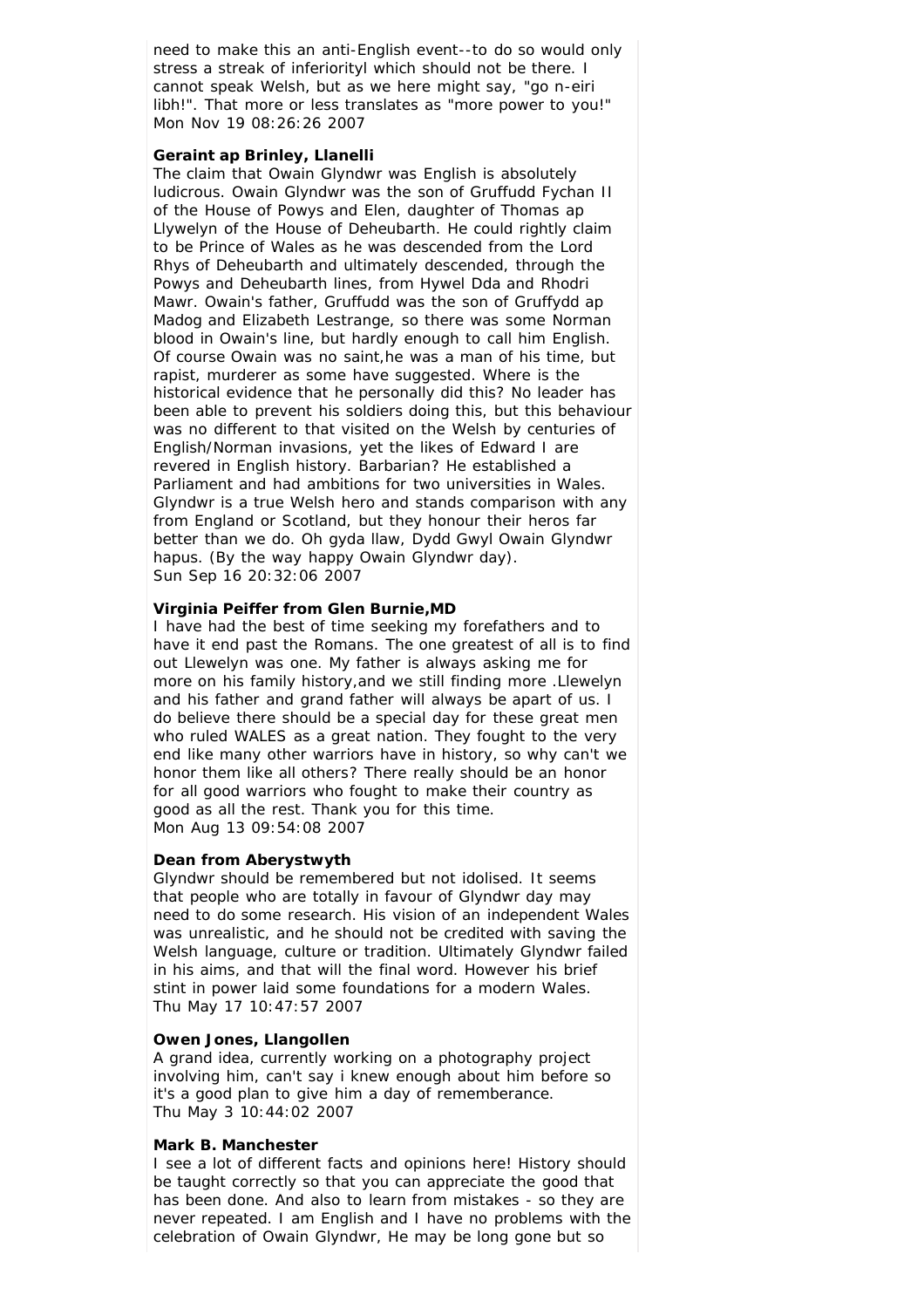are those English who oppressed Wales at that time. Please don't rub our noses in it now. We occupy the same rock in the sea so can we live in peace? Also, please don't hate me, you have never even met me! Mon Apr 23 09:31:17 2007

#### **steve swansea**

Owain should not be remembered because he has never been forgotten 16th sounds good to me my mother was Scottish my dad Welsh.

Mon Mar 12 09:47:10 2007

### **Gareth**

Gaynor from Llanelli believes Glyndwr was a 'barbaric thug': "The historical Glyndwr was actually English not Welsh, as a historian who is 100% welsh and who also is proud to be not only Welsh but also born of a celtic nation and yes also proud to be British, I think it is always important to teach our children the complete historical facts that being that Glyndwr " the Welsh prince " was only distantly related to the Welsh princes was in fact English and was a babaric thug who raped and murdered innocent people including innocent Welsh people. Do we really need to f! ly a flag for this barbarian, yes we can remember him but as he was in history and not as some fairytale thought up by conformist nationalists. Who in their right mind would want their child brought up to look up to such a figure, its like telling children in Romania that Vlad the Impaler is father Christmas. If your proud of Wales, read the true history of your country." Mon Feb 26 16:11:38 2007

#### **Gaynor, Llanelli**

The historical Glyndwr was actually English not Welsh, as a historian who is 100% welsh and who also is proud to be not only Welsh but also born of a celtic nation and yes also proud to be British, I think it is always important to teach our children the complete historical facts that being that Glyndwr " the Welsh prince " was only distantly related to the Welsh princes was in fact English and was a babaric thug who raped and murdered innocent people including innocent Welsh people. Do we really need to fly a flag for this barbarian, yes we can remember him but as he was in history and not as some fairytale thought up by conformist nationalists. Who in their right mind would want their child brought up to look up to such a figure, its like telling children in Romania that Vlad the Impaler is father Christmas. If your proud of Wales, read the true history of your country.

Tue Dec 19 09:36:35 2006

# **Deiniol**

Yes it should definately be owain glyndwr day, we need to remember the figures in our history who helped make us the country we are today. They're not gonna teach people in schools because we're not an independent country, so we have to shy away from our own history incase it has any political consequences. What a sad state of affairs, no doubt if Hitler had won the war we would shy away from remembering Winston Churchill!

Thu Dec 14 09:21:39 2006

# **Dan Hickey Abergavenny**

September 16 and March first should definitly be bank holidays for the Welsh. The Welsh Assembley should stand up to the english government. Tue Nov 28 14:31:23 2006

#### **Jonathan Lloyd**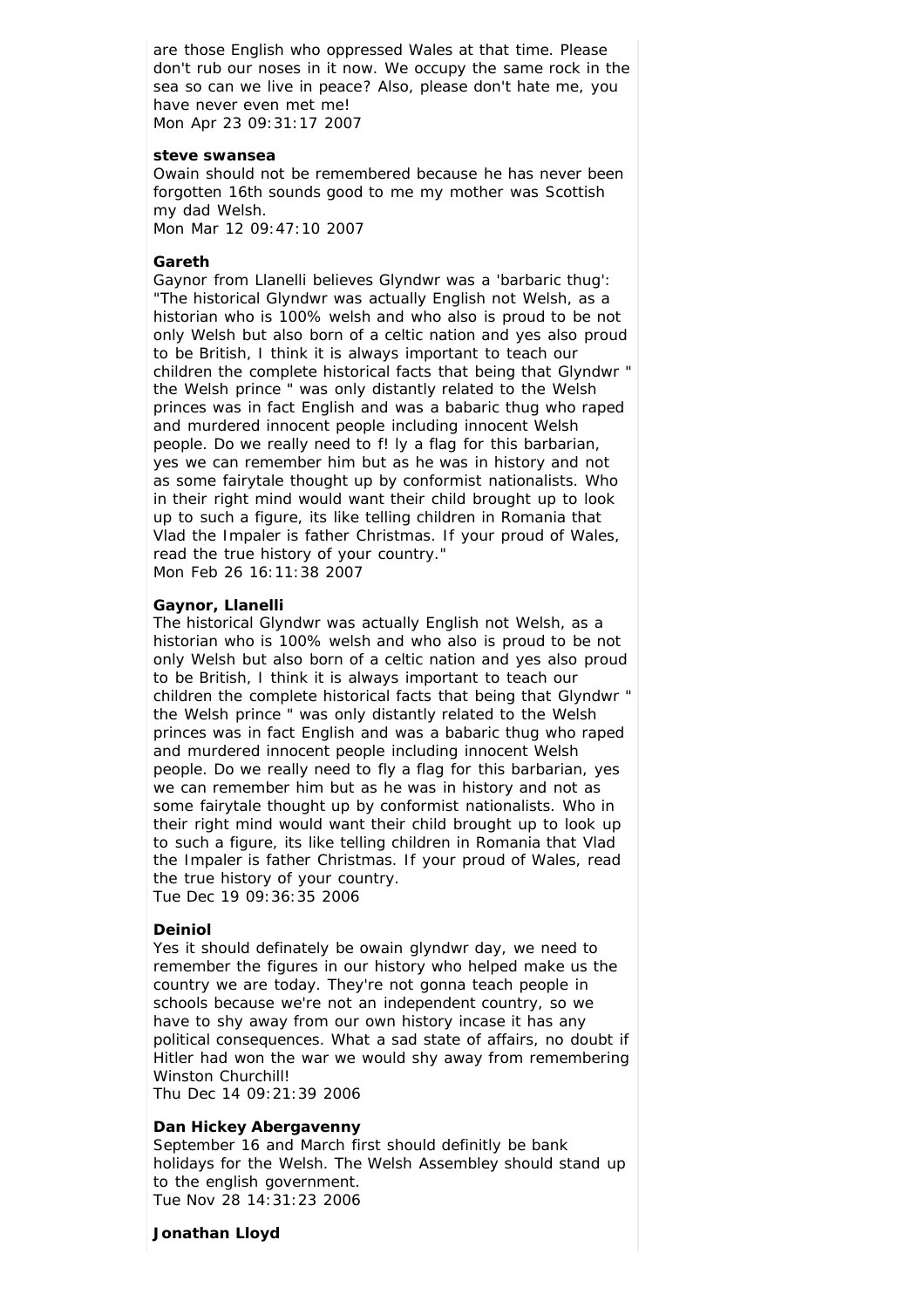There are too many bank holidays in the Spring. We should ditch Mayday and have Glyndwr day instead, the Scots should also have St Andrews day off instead of Mayday. Very appropriate since Socialism has done so much to damage both countries!

Thu Sep 14 11:14:36 2006

# **Lidia from Delavan, Wisconsin, USA**

Should there be an Owain Glyndwr day? Why not? Look here in America, any national figure can have a national holiday designated for them--here there's Martin Luther King Jr day(Jan. 15th), Pulaski Day(March 1st), and the list would go on. I say give the true Prince of Wales his due--and if a petition ever came for me to sign to officiate Glyndwr day, give it to me now!I hope and pray that there will become a Glyndwr Day--I for one will celebrate it here across the Atlantic!

Thu Sep 7 16:41:09 2006

# **Kirstie Soper**

Yes think it should be declared a National Day. He was the Prince of Wales! What he has done has made us who we are today and for that I am grateful, at the very least 16th September should be his day. Mon Sep 4 14:16:09 2006

#### **Jon, Blaenavon**

I agree that Owain was a Welsh hero and deserves the respect and rememberance of the people of Wales. In school I was not given the opportunity to learn anything about Wales'past. They were too busy on 1066 and that rubbish. Every school in Wales should teach a unit/course on Welsh history/indentity. God bless Glyndw^r and what he stood for. Never let his legend die.

Thu Aug 24 09:33:02 2006

#### **Cawrbach from Sydney**

Why don't the Welsh stand on their own feet and proclaim it? Is Wales a nation in its own right or a province of England? Wed Aug 23 09:30:23 2006

#### **Brian Horton, Dolgellau**

He was only doing for Wales what any Englishman would have done for England. Although I am English, I agree that Owain Glyndwr should be recognised. He is part of a proud nation's history.

Mon Jun 12 09:28:45 2006

#### **Aaron Davies, Swansea**

Remembering heroes such as Glyndwr is the first step in finding a lost pride in our heritage and culture. If our children are proud of where they have come from and are taught about such people in schools then our language and culture will flourish once again. A national day for Owain is a great stepping stone in this direction. Wed May 31 10:32:37 2006

# **Illtud Jones from Abercran**

yes yes yes yes yes itshould be a national day and maybe a holiday just for wales dere mlan cymru Thu Mar 16 17:05:10 2006

# **Ian, Northampton**

Owain Glyndwr was a great general and somebody who should be comemorated.

Fri Mar 3 12:38:09 2006

#### **tomos cotgogledd from swansea**